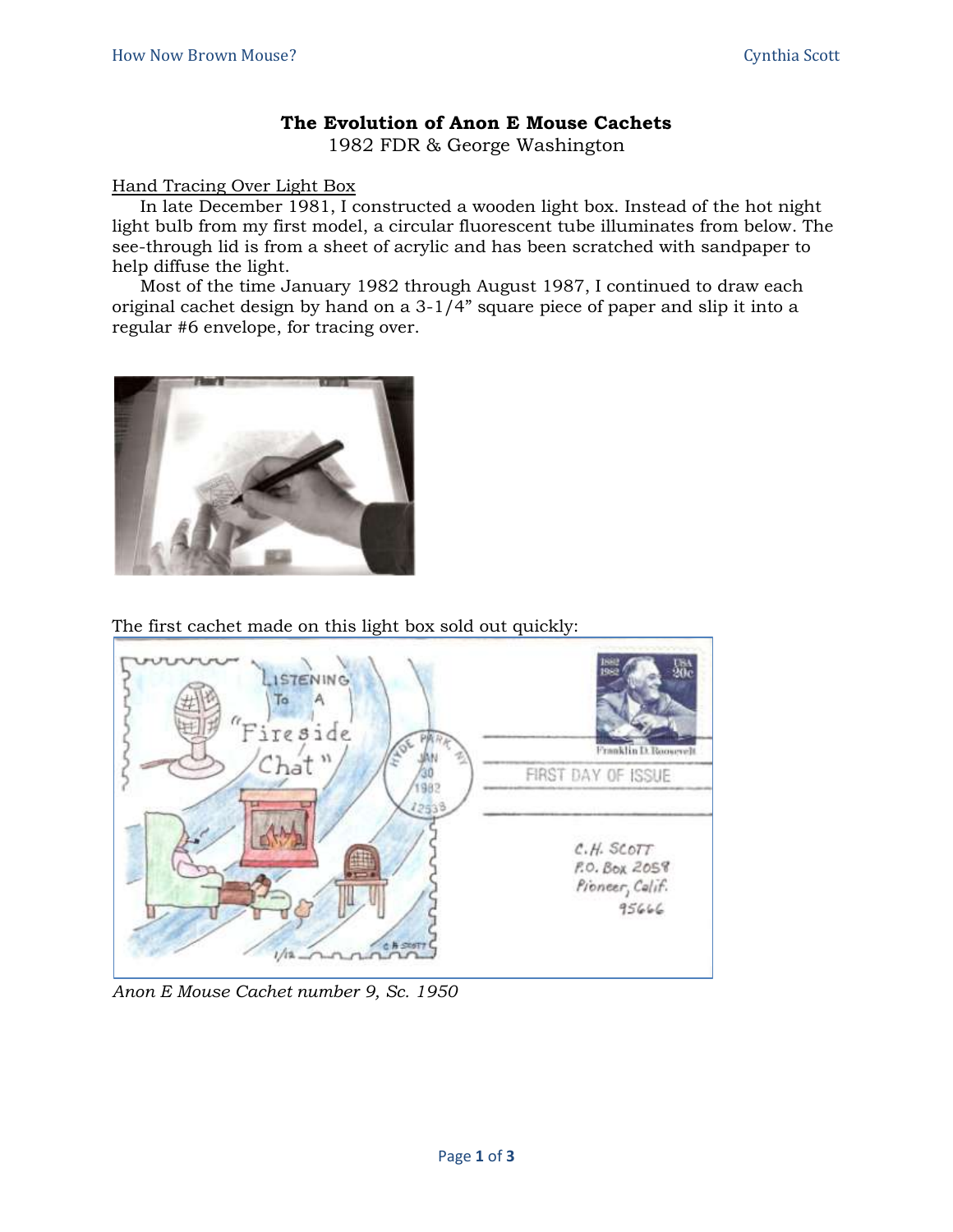Cachets on this page and the one following represent careers in the life of George Washington. This was the first and only time I produced three different cachets for the same stamp.

I actually designed four George Washington cachets, but didn't like one so only made one copy. This is the One-of-a-Kind design that I didn't like but serviced anyway:



Looking back, I see that the flag in the background of these two cachets does not match the flag in the stamp; not enough stripes. There have been other "artistic license" errors or choices made over the years.



*Anon E Mouse Cachet number 11, Sc. 1952*